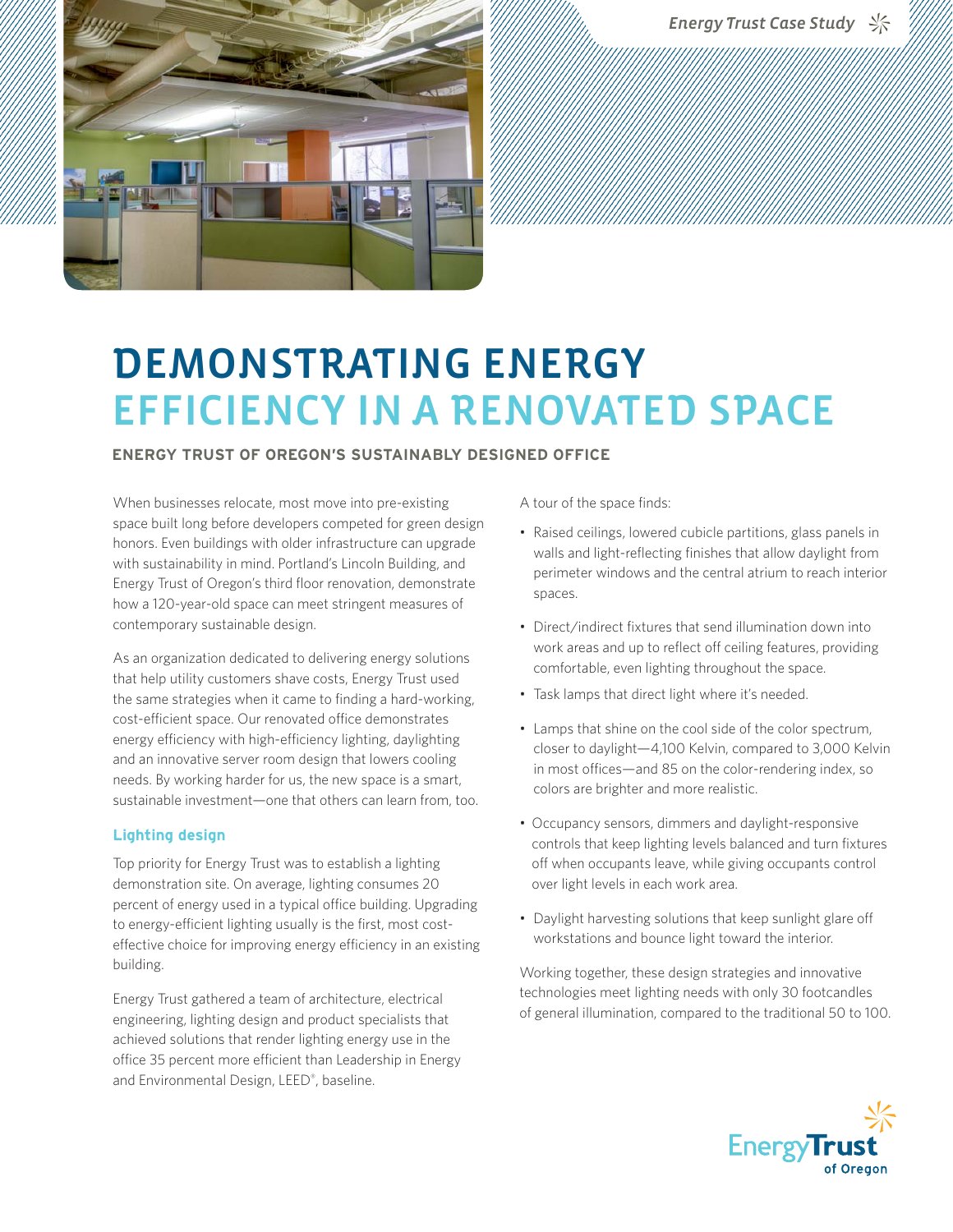





# ENERGY TRUST LIGHTING DEMONSTRATION SITE

### **Lighting products**

Open workspaces have long-lasting (30,000 hours/10 years) 2-lamp Philips T8 high-performance, low-mercury fluorescents with electronic ballasts placed in direct/indirect Ledalite pendant fixtures. By sending light upward as well as down into work areas, the fixtures provide even, comfortable illumination.

Corridors are illuminated by long-lasting (30,000 hours/10 years) single-lamp T5 fluorescents with electronic ballasts. Lamps and pendant fixtures are by LightEdge, an Oregon manufacturer.

Meeting rooms and workrooms with dropped ceilings use 2-lamp T8 Sylvania high-performance, low-mercury fluorescents in troffer fixtures by Lithonia Lighting and Philips Ledalite.

The T8 and T5 lamps are sized in 4-foot lengths for maximum performance and maintenance efficiency.

Humanscale LED desktop task lights with dimming controls use only 7 watts of power to provide the equivalent of a 90-watt incandescent task lamp.

#### **Lighting fixtures**

Other areas of the office showcase a variety of specialty fixtures—many of them demonstrating LED lighting. Products include:

- Stile T5 fluorescent wall wash fixtures
- Bruck LED decorative pendants
- Gotham LED recessed downlights and wall wash fixtures
- Shaper T5 fluorescent pendant fixtures
- Bartco LED wall wash fixtures
- MP Lighting LED accent spot lights
- Cooper Lighting LED exit signs

## **Lighting controls**

Throughout open workspaces, WattStopper dimming controls allow users to adjust the brightness of overhead T8 fluorescent lamps.

WattStopper occupancy sensors, mounted on ceilings throughout open spaces, use infrared and ultrasonic technologies to turn off lights when no movement is detected.

Small workrooms and offices have corner-mounted infrared occupancy sensors, also by WattStopper.

The space employs one WattStopper daylight sensor for every bank of fixtures in open spaces and meeting rooms near windows. When daylight is bright, the sensors dim the fluorescent lamps to keep overall lighting levels even.

A SensorSwitch nLight programmable lighting control system serves the large conference rooms.

## **Daylight harvesting solutions**

Energy Trust's office showcases three technologies for redirecting daylight deep into the space while blocking the sun from work surfaces:

- LightLouver horizontal light louvers
- Tubelight horizontal light shelves
- RetroSolar adjustable horizontal louvers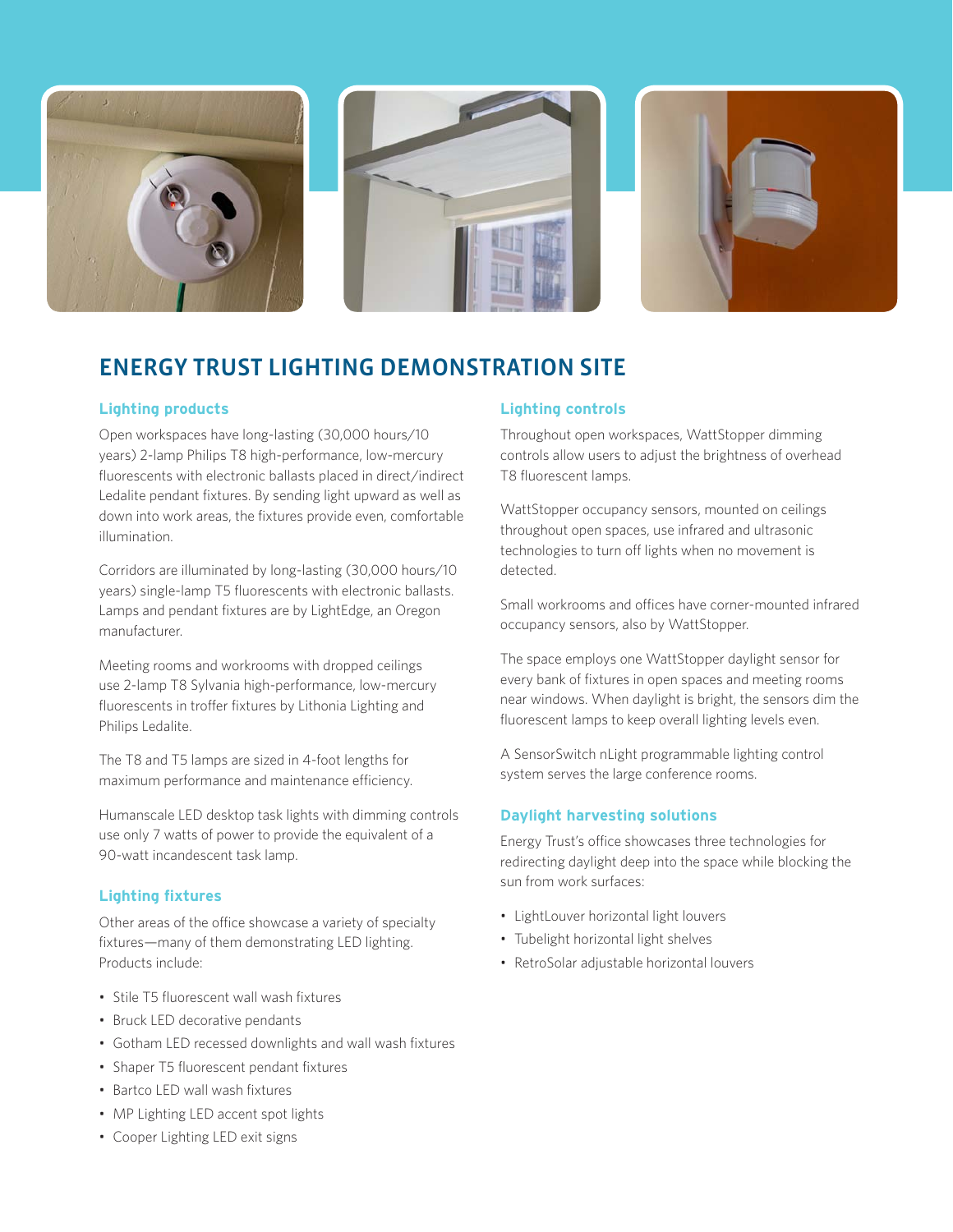





# OTHER SUSTAINABLE FEATURES

Energy Trust and Unico incorporated a wide range of sustainable features on the third floor of the Lincoln Building. These include:

- **ENERGY STAR® equipment**—All computer equipment, copiers, refrigerators, dishwashers, microwaves and other kitchen equipment are ENERGY STAR-rated, representing more than 99 percent of ENERGY STAR-eligible equipment in the space.
- Heating and cooling—The building's HVAC system was top of the line when installed in 1994. Energy Trust added direct digital controls to support more accurate temperature readings and automatic settings. Energy Trust has committed to enhanced commissioning of the space's energy systems to ensure they operate with optimum efficiency.
- **Server room**—To reduce typical server room cooling requirements and related energy demand, Energy Trust designed server cabinets to perform like chimneys, conveying warm exhaust air away from the server room and into the building's air exhaust system.
- Indoor air quality—The building's outdoor air intake is well above the standard ASHRAE<sup>\*</sup> requirement. \*Previously *titled American Society of Heating, Refrigerating and Air-Conditioning Engineers, the organization now does business under its acronym.*
- **Plumbing**—Thanks to low-flow urinals, toilets, faucets and showers, occupants use 40 percent less water compared to a space without these features.
- Green cleaning-More than 70 percent of cleaning products used at the Lincoln Building meet sustainability criteria that support high indoor air quality.
- Transit and bicycle access-Energy Trust staff and visitors enjoy access to bus, light rail and Amtrak transit, while 52 basement bike racks and seven shower facilities encourage bicycle commuting.

• **Green power purchase**—To encourage development of renewable energy technologies, Unico purchased 1.1 million kilowatt hours of wind-generated electricity, enough to offset 100 percent of electricity Energy Trust is projected to use over the next two years.

## **Environmentally friendly materials**

To further demonstrate its commitment to sustainable resource use, Energy Trust designed user-friendly recycling centers and chose environmentally friendly materials for every element of the office renovation, including:

- Flooring is sustainably sourced
	- Cork floors have adhesives with low volatile organic compounds, VOC
	- Linoleum flooring has 47 percent recycled content and 23 percent rapidly renewable materials such as linseed oil and jute
	- Carpet has 44 percent recycled content and is 100 percent recyclable at end of life
- Vinyl wallcovering and paint on walls are low VOC
- Decorative wood in the reception area is 100 percent reclaimed wood—a recycled byproduct of fast-growing poplar used in furniture and pulp manufacturing
- Herman Miller workstations have 54 percent recycled content; at end of useful life, 69 percent of their materials can be recycled
- Break rooms include compost receptacles and built-in bins for separating recyclable materials—and no garbage disposals